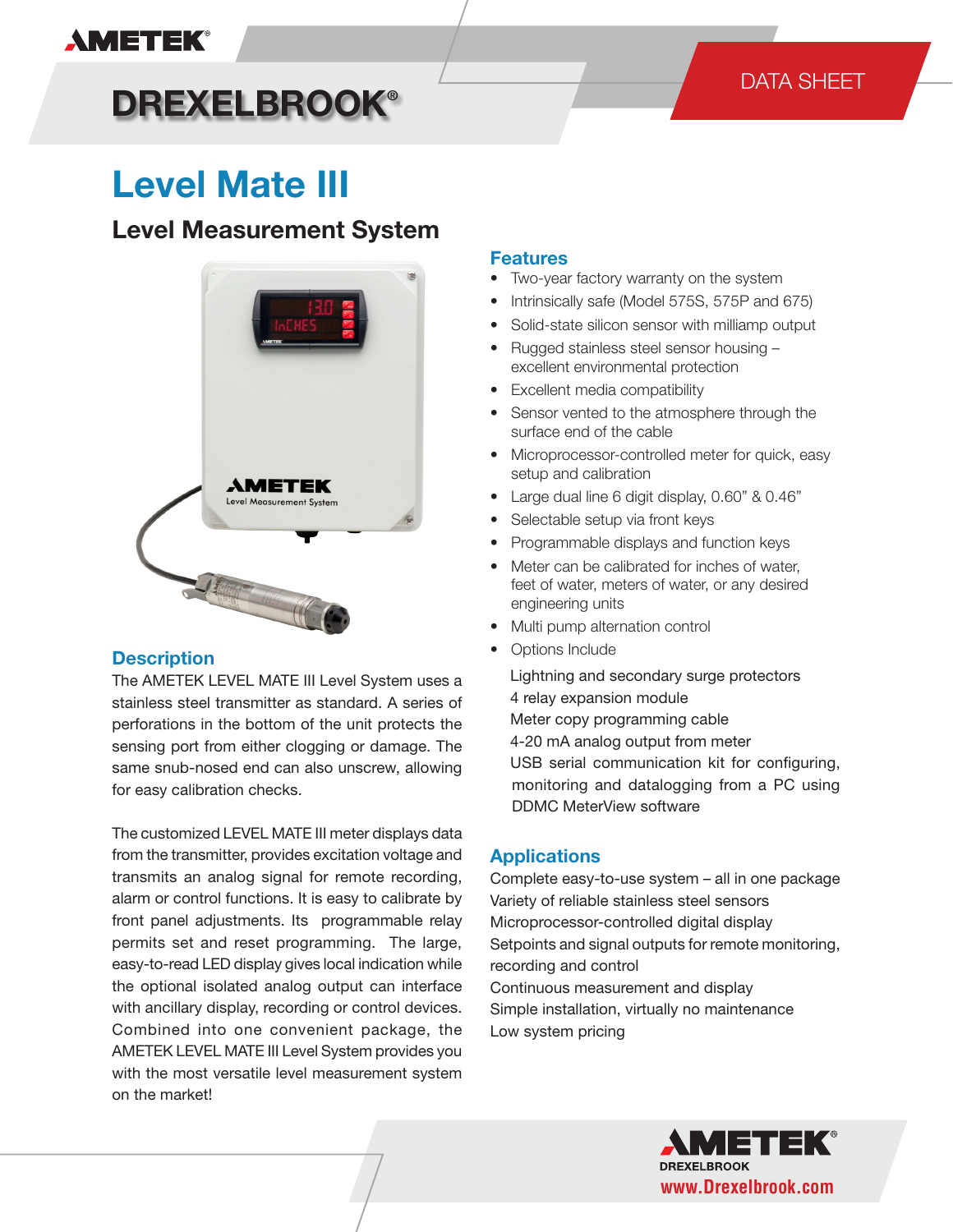# **Level Mate III**

#### **Specifications:** *for model 575 as standard sensor, see specific datasheets for other sensor specs.*

#### **Ranges:**

- **• Feet of Water:** 0 to 14, 0 to 35, 0 to 69, 0 to 138, 0 to 230, 0 to 345, 0 to 460, 0 to 690
- **• Meters of Water:** 0 to 4, 0 to 10, 0 to 21, 0 to 42, 0 to 70, 0 to 105, 0 to 140, 0 to 210

#### **Transmitter Temperature Ranges:**

- **• Max. Operating:** -40° to 82°C (-40° to 180°F); media must not freeze
- **• Compensated**: -5° to 55° C (23° to 130°F)
- **• Temp. Effects:** Typical ±1% output change for ±25° C temp. change within compensated range when calibrated at 25°C
- **• Accuracy:** ±0.25% full scale (including linearity, hysteresis, repeatability) B.F.S.L.

#### **Transmitter Output:**

**•** 4 to 20mADC, limited to 30 mADC

#### **Transmitter Power Supply:**

**•** 24 VDC from meter

#### **Transmitter Electrical Connection:**

**•** Attached #20 AWG polypropylene insulated and shielded conductors in a black polyurethane jacket. Unspliced lengths to 3000 ft. (1622 m)

#### **Meter Housing Construction:**

**•** Fiberglass reinforced polyester

#### **Transmitter Cable Color Code:**

- **•** RED (+) excitation
- **•** BLACK (-) excitation,
- **•** GREEN (caseground).

#### **Transmitter Construction**

- **•** Diaphragm: Type 316L stainless steel
- **•** Housing Type: 316 stainless steel
- **•** Nut/Washer Type: 316 stainless steel
- **•** Cable Grommet: Viton

#### **Meter Display:**

- **•** LED Display
- **•** Upper Display: 0.60" (15mm) high
- **•** Lower Display: 0.46" (12mm) high
- **•** Both displays 6 Digits (-99999 to 99999)

#### **Meter Input Voltage:**

**•** 85 to 265 VAC @ 50/60 Hz, 90-265 VDC, 20 W max

#### **Meter Ranges:**

**•** Calibrated to transmitter range in psi, inches, feet, meters of water, or other desired engineering units -9999 to 99999.

#### **Meter Temperature Ranges**

- **•** Operating: -40° to 65° C (-40° to 150°F)
- **•** Storage: -40° to 85°C (-40° to 185°F)

#### **Meter Output:**

- **•** Isolated 4-20 mA.
- **•** While the output is nominally 4-20 mA, the signal will accurately accommodate under and over ranges from 1 to 23 mA.

#### **Meter Relay Outputs:**

N**•** .O.

**•** Form C (SPDT) relays rated 3 A @ 30 VDC and 125 / 250 VAC resistive load.

#### **Specifications subject to change without notice.**

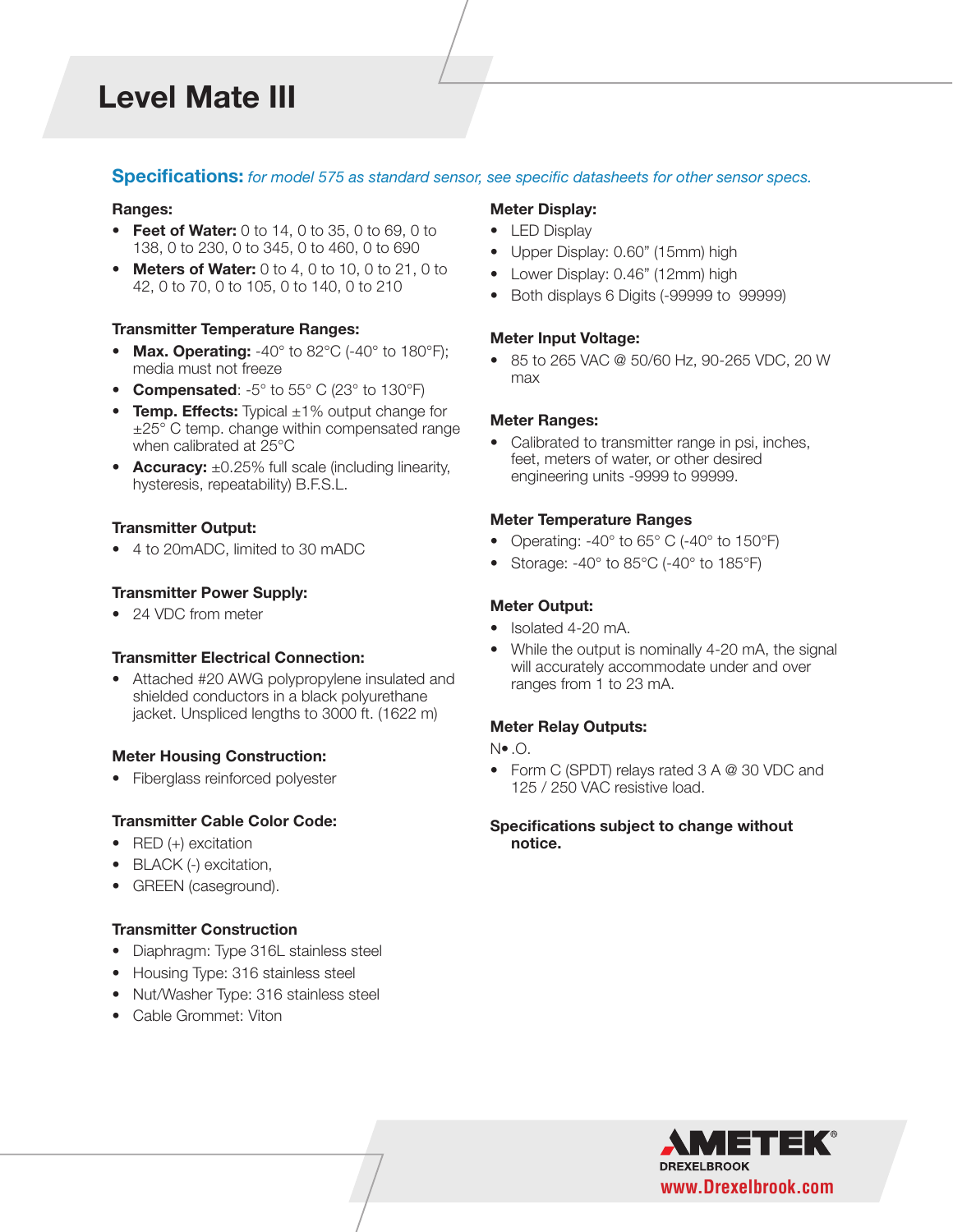#### *Level Mate III* DELRIN SNUB **Level Mate III**

## **Model Numbering**

| Sensor Type                | Sensor Model Number                                                                                                                                                                       | Display Range                                          |
|----------------------------|-------------------------------------------------------------------------------------------------------------------------------------------------------------------------------------------|--------------------------------------------------------|
| 5                          | 575SB0006RLS                                                                                                                                                                              | 0 to 13.8ft (0 to 4.2m)                                |
|                            | 575SB0015RLS<br>575SB0030RLS                                                                                                                                                              | 0 to 34.6ft (0 to 10.5m)                               |
|                            |                                                                                                                                                                                           | 0 to 69.2ft (0 to 21.1m)                               |
|                            | 575SB0060RLS                                                                                                                                                                              | 0 to 138.4ft (0 to 42.2m)<br>0 to 230.7ft (0 to 70.3m) |
|                            | 575SB0100RLS<br>575SB0150RLS                                                                                                                                                              | 0 to 346.0ft (0 to 105.4m)                             |
|                            | 575SB0200RLS                                                                                                                                                                              | 0 to 461.3ft (0 to 140.5m)                             |
|                            | 575SB0300RLS                                                                                                                                                                              | 0 to 692.0ft (0 to 211.0m)                             |
| P                          | 575PB0006RLS                                                                                                                                                                              | 0 to 13.8ft (0 to 4.2m)                                |
|                            | 575PB0015RLS                                                                                                                                                                              | 0 to 34.6ft (0 to 10.5m)                               |
|                            | 575PB0030RLS                                                                                                                                                                              | 0 to 69.2ft (0 to 21.1m)                               |
|                            | 575PB0060RLS                                                                                                                                                                              | 0 to 138.4ft (0 to 42.2m)                              |
|                            | 575PB0100RLS                                                                                                                                                                              | 0 to 230.7ft (0 to 70.3m)                              |
|                            | 575PB0150RLS                                                                                                                                                                              | 0 to 346.0ft (0 to 105.4m)                             |
|                            | 575PB0200RLS<br>575PB0300RLS                                                                                                                                                              | 0 to 461.3ft (0 to 140.5m)                             |
| 6                          | 675PB0006MLS                                                                                                                                                                              | 0 to 692.0ft (0 to 211.0m)<br>0 to 13.8ft (0 to 4.2m)  |
|                            | 675PB0015MLS                                                                                                                                                                              | 0 to 34.6ft (0 to 10.5m)                               |
|                            | 675PB0030MLS                                                                                                                                                                              | 0 to 69.2ft (0 to 21.1m)                               |
| 3                          | 375SB0006RLSV                                                                                                                                                                             | 0 to 13.8ft (0 to 4.2m)                                |
|                            | 375SB0015RLSV                                                                                                                                                                             | 0 to 34.6ft (0 to 10.5m)                               |
|                            | 375SB0060RLSV                                                                                                                                                                             | 0 to 138.4ft (0 to 42.2m)                              |
|                            | 375SB0100RLSV                                                                                                                                                                             | 0 to 230.7ft (0 to 70.3m)                              |
|                            | 375SB0150RLSV                                                                                                                                                                             | 0 to 346.0ft (0 to 105.4m)                             |
| S                          | SSTSB0006NLSV                                                                                                                                                                             | 0 to 13.8ft (0 to 4.2m)                                |
|                            | SSTSB0015NLSV                                                                                                                                                                             | 0 to 34.6ft (0 to 10.5m)                               |
|                            | SSTSB0030NLSV                                                                                                                                                                             | 0 to 69.2ft (0 to 21.1m)<br>0 to 138.4ft (0 to 42.2m)  |
|                            | SSTSB0060NLSV<br>SSTSB0100NLSV                                                                                                                                                            | 0 to 230.7ft (0 to 70.3m)                              |
|                            | SSTSB0150NLSV                                                                                                                                                                             | 0 to 346.0ft (0 to 105.4m)                             |
| D                          | SDTSB0006RLSV                                                                                                                                                                             | 0 to 13.8ft (0 to 4.2m)                                |
|                            | SDTSB0015RLSV                                                                                                                                                                             | 0 to 34.6ft (0 to 10.5m)                               |
|                            | SDTSB0030RLSV                                                                                                                                                                             | 0 to 69.2ft (0 to 21.1m)                               |
|                            | SDTSB0060RLSV                                                                                                                                                                             | 0 to 138.4ft (0 to 42.2m)                              |
|                            | SDTSB0100RLSV                                                                                                                                                                             | 0 to 230.7ft (0 to 70.3m)                              |
|                            | SDTSB0150RLSV                                                                                                                                                                             | 0 to 346.0ft (0 to 105.4m)                             |
| Meter Output               | other power & relay options available, consult factory                                                                                                                                    |                                                        |
| Α                          | 2 relays<br>2 relays, 4-20mA output (specify output & calibrated range)                                                                                                                   |                                                        |
| B                          |                                                                                                                                                                                           |                                                        |
| DC Surge Protection        |                                                                                                                                                                                           |                                                        |
| $\mathbf 0$                | No DC surge protection                                                                                                                                                                    |                                                        |
|                            | $\mathbf{1}$<br>Surge protection for signal line between meter and transmitter (LM912)<br>$\overline{2}$<br>Surge protection for signal line between meter and customer equipment (LM912) |                                                        |
|                            |                                                                                                                                                                                           |                                                        |
| 3                          | Surge protection for signal lines between meter & transmitter and<br>meter and customer equipment (LM912 X 2)                                                                             |                                                        |
| <b>AC Surge Protection</b> |                                                                                                                                                                                           |                                                        |
| 0                          | No AC surge protection                                                                                                                                                                    |                                                        |
| $\mathbf{1}$               | 115 VAC surge protection for input line to the meter (LM918)                                                                                                                              |                                                        |
| $\overline{2}$             | 230 VAC surge protection for input line to the meter (LM919)                                                                                                                              |                                                        |
|                            |                                                                                                                                                                                           |                                                        |

CABLE SUPPORT

Accessories Part Number Part Number (Accessories Part Number Part Number Part Number Part Number Part Number P<br>K515076 K515076 K515076 K515076 K Length of model 675 / 375 / SST, standard, factory installed, vent tube, polyurethane, waterproof cable (3 cond / 22AWG) K515072 \* Length of model SDT, standard, factory installed, non vented tube, polyurethane, waterproof cable (6 cond / 24 AWG) (1999) conduit connector for NEMA 4X weathertight housing (0.11 to 0.26 cable Ø range )<br>strain relief cord grip for NEMA 4X weathertight housing (0.16 to 0.31 cable Ø range ) (554167 K554167 K554167<br>strain relief cord grip for NE Surge protector for excitation & signal lines between meter and transmitter LMA912 Surge protector for 115 VAC line to the meter and transmitter and transmitter LMA918 Surge protector for 230 VAC line to the meter **LMA919** Surge protector of the meter LMA919 USB serial communications adaptor kit (for programming meter & software download) K516131 Reusable desiccant for Level Mate box **Communications adaptor adaptor of programming meter adaptor adaptor of the software download)** K234432 8" desiccant for transmitter with vented cable **Example 234436** And the state box K234436 K234436 4 relay expansion module (see DDMC manual for details) and the state of the state of the state of the K740366 K740366 Meter copy cable (see DDMC manual for details) K516132 Metal conduit connector for NEMA 4X weathertight housing (0.11 to 0.26 cable Ø range )<br>Cable strain relief cord grip for NEMA 4X weathertight housing (0.16 to 0.31 cable Ø range )<br>Cable strain relief cord grip for NEMA

Meter copy cable (see DDMC manual for details) K516132

BENNETT 11/19/10

 $\mathcal{L}$  and  $\mathcal{L}$  and  $\mathcal{L}$  and  $\mathcal{L}$ 

 $\blacksquare$  $\overline{a}$ 

CHECKED 1

\* Consult factory for other cable options \* Consult factory for other cable options

UNLESS OTHERWISE SPECIFIED